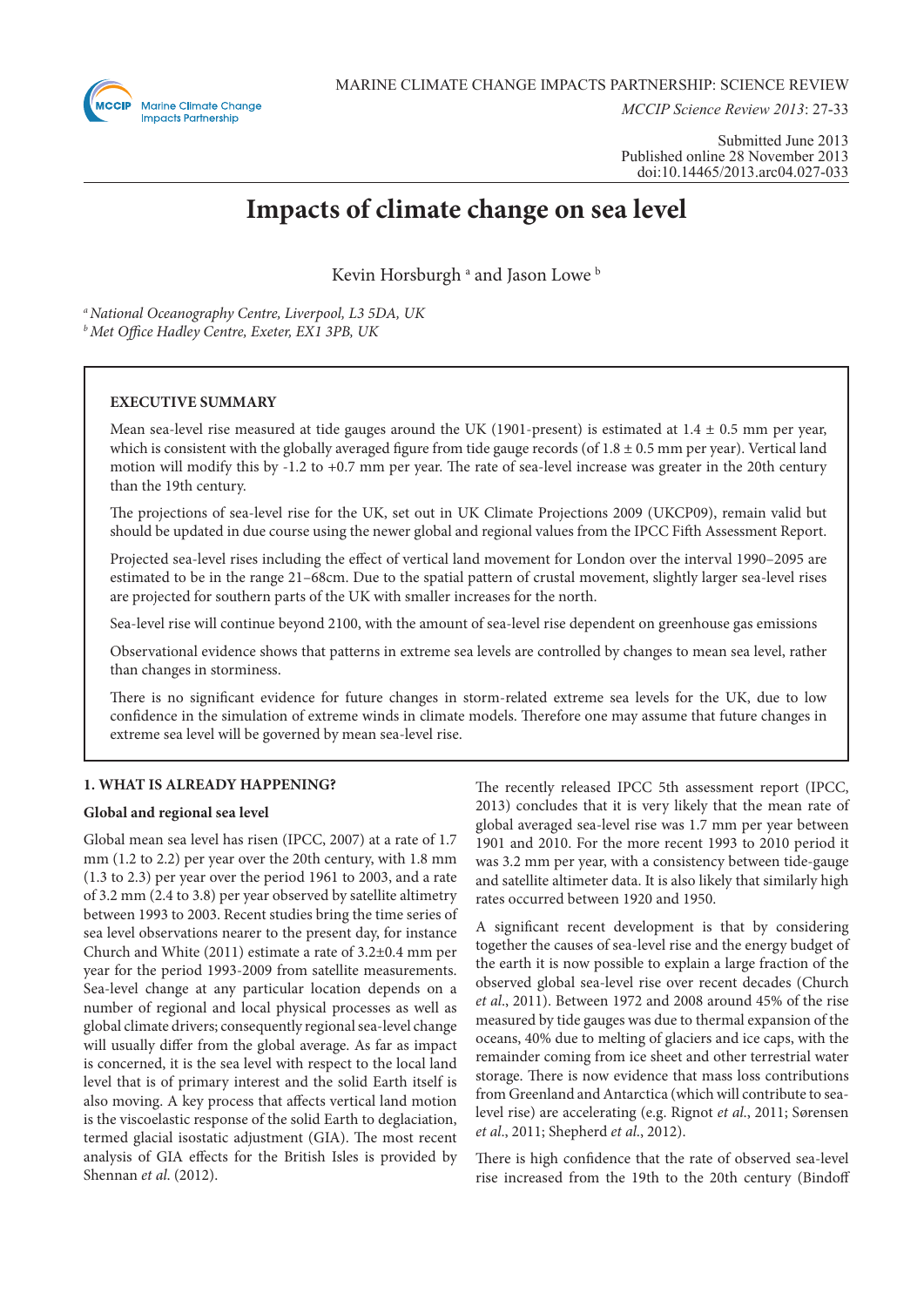*et al*., 2007; Woodworth *et al*., 2011) and there is evidence of a slow long-term acceleration in the rate of sea-level rise throughout the 20th century (Church and White, 2011). Whether the faster rate of increase in sea level during the period from the mid-1990s reflects an increase in the longerterm trend or decadal variability is still not clear.

Although there is a great deal of local variability in the measured values, mean sea levels around the UK (from tide gauge records) mostly exhibit 20th century rises that are consistent with the global mean value of 1.8 mm per year, although the central estimate around the UK is slightly lower than that of the global value (Woodworth *et al*., 2009).

## **Extreme sea levels**

Extreme coastal high waters around the UK are caused by the combination of exceptionally high tides and severe weather events. Extra-tropical cyclones (the prevailing weather systems at UK latitudes) produce storm surges at the coast which can raise sea level by 2-3m in exceptional cases. The still water level (defined as that level before waves are taken into account) can be further elevated at the coast by wave setup caused by the onshore flux of momentum due to wave breaking. These – along with mean sea level – are the components of extreme sea level around the UK coastline.

There is evidence of an increase in extreme water levels around many parts of the global coastline, including around the UK (e.g Menendez and Woodworth, 2010). However, while changes in storminess can contribute to changes in sea level extremes, there is no evidence for either systematic longterm changes in storminess or detectable change in storm surges (IPCC, 2012). Allen *et al*. (2008) show that changes in UK storm frequency over the second half of the 20th century were dominated by natural variability. Conversely, several studies subsequent to the IPCC Fourth Assessment Report (henceforth 4AR, 2007) do provide evidence that trends in extreme coastal high water across the globe reflect the increases in mean sea level, suggesting that mean sealevel rise rather than changes in storminess has controlled the observed increase in extreme water levels. Menendez and Woodworth (2010), using data from 258 tide gauges across the globe, have confirmed the earlier conclusions of Woodworth and Blackman (2004) that there has been an increasing trend in extreme sea levels globally, more pronounced since the 1970s, but that this trend is consistent with trends in mean sea level (see also Lowe *et al*., 2010). Additional studies at particular locations, including tide gauge records around the UK, support this finding (e.g. Araujo and Pugh, 2008; Marcos *et al*., 2009; Haigh *et al*., 2010).

The IPCC fifth assessment report (AR5) highlights the local nature of water level extremes and confirms that at most locations mean sea level is the dominant driver of observed changes to extremes. In some locations, large-scale modes of variability, such as the NAO may be important.

### **2. WHAT COULD HAPPEN?**

### **Global and regional sea level**

The recent IPCC AR5 has projected global sea-level rise for the period 2081 to 2100, compared to 1986 to 2005, of

0.29 to 0.82m. The precise range varies with the assumed Representative Concentration Pathway (RCP) scenario. Unlike in the AR4, these projections include a contribution from changes in ice-sheet outflow, for which the central projection is 0.11m. Nevertheless, these new projections are broadly similar to those in the earlier AR4 assessment upon which UKCP09 is based. IPCC AR5 assigns only medium confidence in these ranges of global mean sea level rise because there is only medium confidence in the range of projected contributions from models of ice sheet dynamics. It is very likely that the rate of global mean sea level rise during the 21st century will exceed the rate observed during 1971–2010 for all RCP scenarios.

During the 21st century and beyond there will be strong regional patterns to sea level changes. The regional response will depend on global changes in the ocean, local heating and cooling, and gravitational adjustment in response to polar ice melt. Mitrovica *et al*. (2001) showed how rapid melting of major ice sources gives rise to spatial changes in Earth's gravity field (as well as to the volume of water in the oceans). Their model predicts a fall in relative sea level close to the source of melting as the gravitational interaction between ice and ocean is reduced; there is a correspondingly larger rise in sea level further from the melt source. Locally, the vertical land motion is relevant to the sea level experienced at the coastline. Following the last ice age, melting of ice sheets over geological timescales has allowed the Earth's crust to rebound. This viscoelastic response of the solid Earth is referred to as glacial isostatic adjustment (GIA). Comprehensive estimates of GIA effects on the coastline of the British Isles are provided by Shennan *et al*., (2009, 2012).

The most recent published projections of sea-level change for the UK are set out in the UK Climate Projections 2009 (Lowe *et al*., 2009). The methods used to generate sea-level projections for the UK use ensemble projections from the IPCC AR4 models (IPCC, 2007). Table 1 shows the sea-level change, excluding vertical land movements, for the UK for three emission scenarios over the 21st century.

Combining vertical land movements with the projected sea level changes gives an estimate of the local sea-level rise for the low, medium and high emissions scenarios. The vertical velocities of Earth's crust that were used in UKCP09 were taken from Bradley *et al*. (2008) and were treated as constant for the 21st century projections. Vertical land movement was calculated for four sample locations (London, Cardiff, Edinburgh and Belfast). Once land movement is included, slightly larger sea-level rise projections are obtained in southern parts of the UK where land is subsiding, and somewhat lower increases in sea level for the north. UKCP09 gives sea level increases (including vertical land movement) for 1990–2095 of approximately 21–68 cm for London and 7–54 cm for Edinburgh. The ranges refer to the most likely spread of values (5th to 95th percentiles) from the medium emissions scenario. The full spread of results can be found in Lowe *et al*. (2009). (Updated values for vertical crustal motions are now available (Shennan *et al*., 2012) but differ negligibly from those used in the UKCP09 arithmetic.)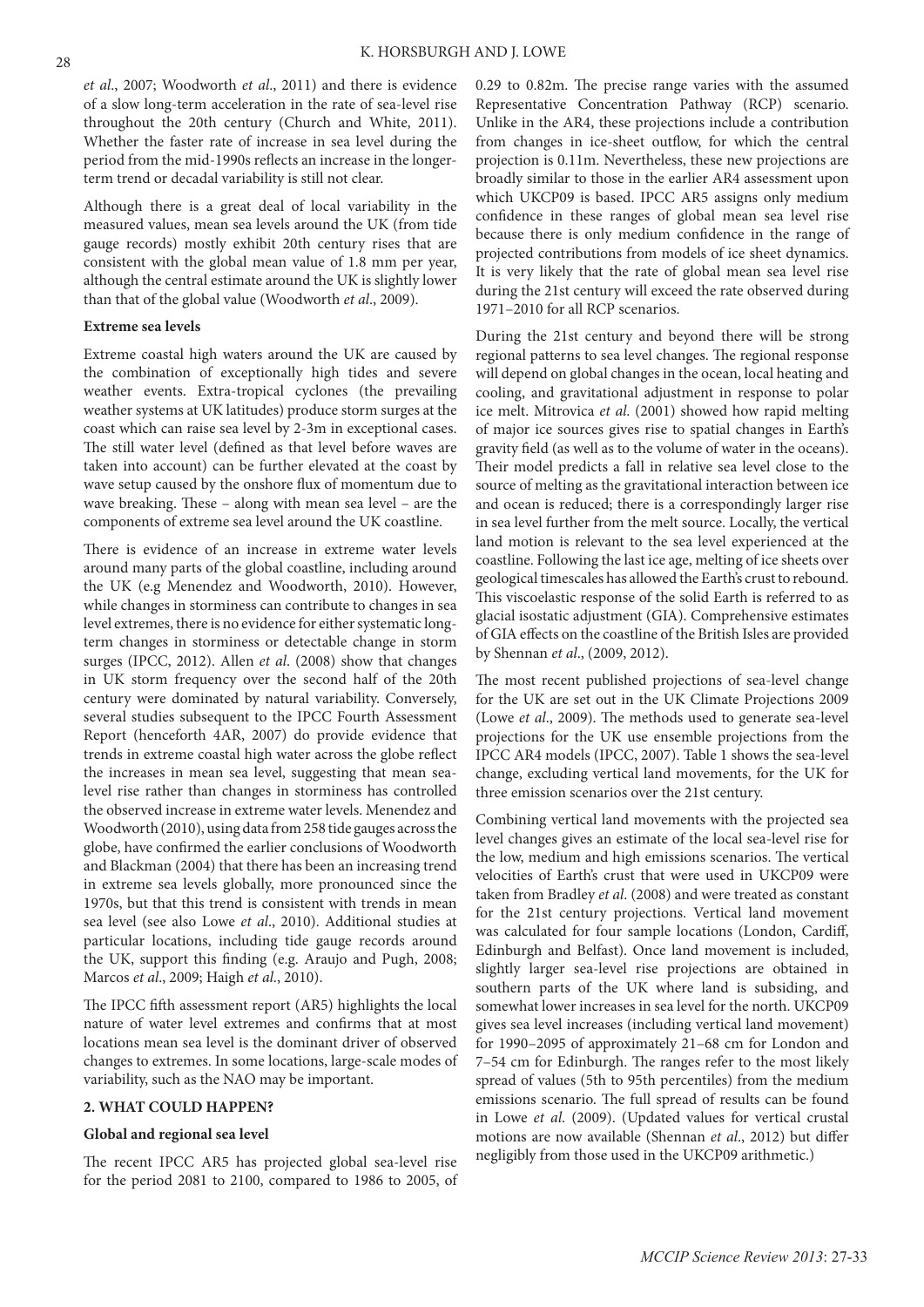*Table 1. UK mean sea level change (cm) over the 21st century including ice melt, under three different scenarios, with 5th to 95th percentile confidence intervals. The changes relate to the periods 1980–1999 to 2090–2099.*

| Emissions<br>scenario | 5th<br>Percentile | Central<br>estimate | 95 <sub>th</sub><br>Percentile |
|-----------------------|-------------------|---------------------|--------------------------------|
| High                  | 15.4              | 45.6                | 75.8                           |
| Medium                | 13.1              | 36.9                | 60.7                           |
| .ow                   | 11.6              | 29.8                | 48.0                           |

A complete description of the GIA process also contains terms which affect sea level through changes to the shape of ocean basins and also gravitational effects (e.g. Shennan *et al*., 2012). Including these components, the relative sea-level rise due to transition from the last ice age would be increased by 0.1-0.3mm per year at some locations around the British coast. These minor terms were not included in UKCP09. Their contribution (a maximum of 3cm per century) is relatively small compared to the explicit uncertainty in the sea level projections.

Several studies use simple statistical (so called semiempirical) models that relate 20th-century (e.g. Rahmstorf, 2007) or longer (e.g. Vermeer and Rahmstorf, 2009; Grinsted *et al*., 2010) temperature or radiative forcing (Jevrejeva *et al*., 2010) with sea-level rise, in order to extrapolate future global mean sea level. These models are motivated by evidence in the paeleo record of a connection between global mean sea level and temperature over glacial/interglacial timescales. Assumptions regarding parameters and calibration data of these semi-empirical models result in a wider range, and typically larger, projections of sea-level rise than those obtained from process-based models. For example, Rahmstorf (2007) projected sea-level rise by 2100 under a range of climate scenarios as 0.50 to 1.40 m, and Vermeer and Rahmstorf (2009) suggested the range 0.75 to 1.90 m. For the A1B climate emissions scenario, Grinsted *et al*. (2010) projected sea-level rise of 0.90 to 1.30 m. There are several reasons why these methods may not accurately predict future sea levels for a given emissions pathway. For instance, the balance of processes from the period over which the model parameters are derived may not be the same in the future. Church *et al*. (2011) note that these models may overestimate future sea levels because of the exclusion of key non-linear processes and climate feedback mechanisms. Also, future rates of sea level rise may correlate less well with global mean temperature if ice sheet dynamics play an increased role in the future (Cazenave and Llovel, 2010).

The UK Climate Projections 2009 (Lowe *et al*., 2009) provided a high-end scenario (so-called  $(H++')$ ) to aid contingency planning. Whilst such estimates contain numerous assumptions, they are nevertheless required by some agencies. This low probability, high impact, value was estimated at 1.9 m, consistent with physical constraints on glacier movement (Pfeffer *et al*. 2008); this value also encompasses the majority of semi-empirical model projections. For comparison, Katsman *et al*. (2011) used an alternative method to develop

a high-end scenario of 0.40 to 1.05 m sea level rise (excluding land subsidence) on the coast of the Netherlands by 2100.

There has been some recent focus on the rise in 21st century sea level that would occur if the rise in global mean temperatures were to be limited to no more than 2°C of warming above pre-industrial levels (the stated goal of many nations and the United National Framework Convention on Climate Change). Pardaens *et al*. (2011) compared a scenario that limits global warming to around 2°C with a business-asusual scenario (with no policy curbs on emissions growth) and showed that around a third of the 21st century projected sea-level rise (0.29-0.51m) was offset by the mitigation efforts.

The IPCC Fifth Assessment Report uses a new set of future pathways of greenhouse gas forcing, which were not available at the time of producing UKCP09. Furthermore the precise method of calculating sea-level changes, and the baseline period were different compared to the previous IPCC report. The greenhouse gas forcing associated with the SRES A1B scenario reaches a level late in the 21st century similar to that of the newer RCP6.0 pathway used in the IPCC 5th assessment report.

The central estimate for 21st century global sea-level rise for SRES A1B using the IPCC 4th assessment approach is around 35cm between a reference period of 1980-1999 and a future period of 2080-2099. When the 5th assessment approach is used with this scenario a higher central value is projected for the period between 1986-2005 to 2081-2100. Using the 5th assessment approach and reporting periods the SRES A1B is projected to cause a global mean sea-level rise between the results for the RCP6.0 (47cm) and higher RCP8.5 (62cm) central estimates.

The regional patterns of sea-level change in the 21st century still differ between models. However, about 70% of the global coastlines are projected to experience a sea-level change within 20% of the global mean sea-level change.

The fifth assessment did not report a 'H++' case but did consider the possibility of larger sea level increases during the 21st century. Such a contribution could come from the collapse of marine-based sectors of the Antarctic Ice Sheet and may reach several tenths of a meter of sea-level rise during the 21st century. With current understanding, it is not possible to put a probability on this occurring.

#### **Extreme sea levels**

Extreme sea levels could change in the future both as a result of changes in atmospheric storminess and of mean sea level rise. It is very likely that mean sea-level rise will continue to contribute to positive trends in extreme coastal high water levels in the future. There is low confidence in future storm surge (and wave height) projections because of the lack of consistency between models, and limitations in the model capability to simulate extreme winds (IPCC, 2012).

Debernard and Roed (2008) used hydrodynamic models to investigate storm surge changes over Europe in four regionally downscaled climate models including two runs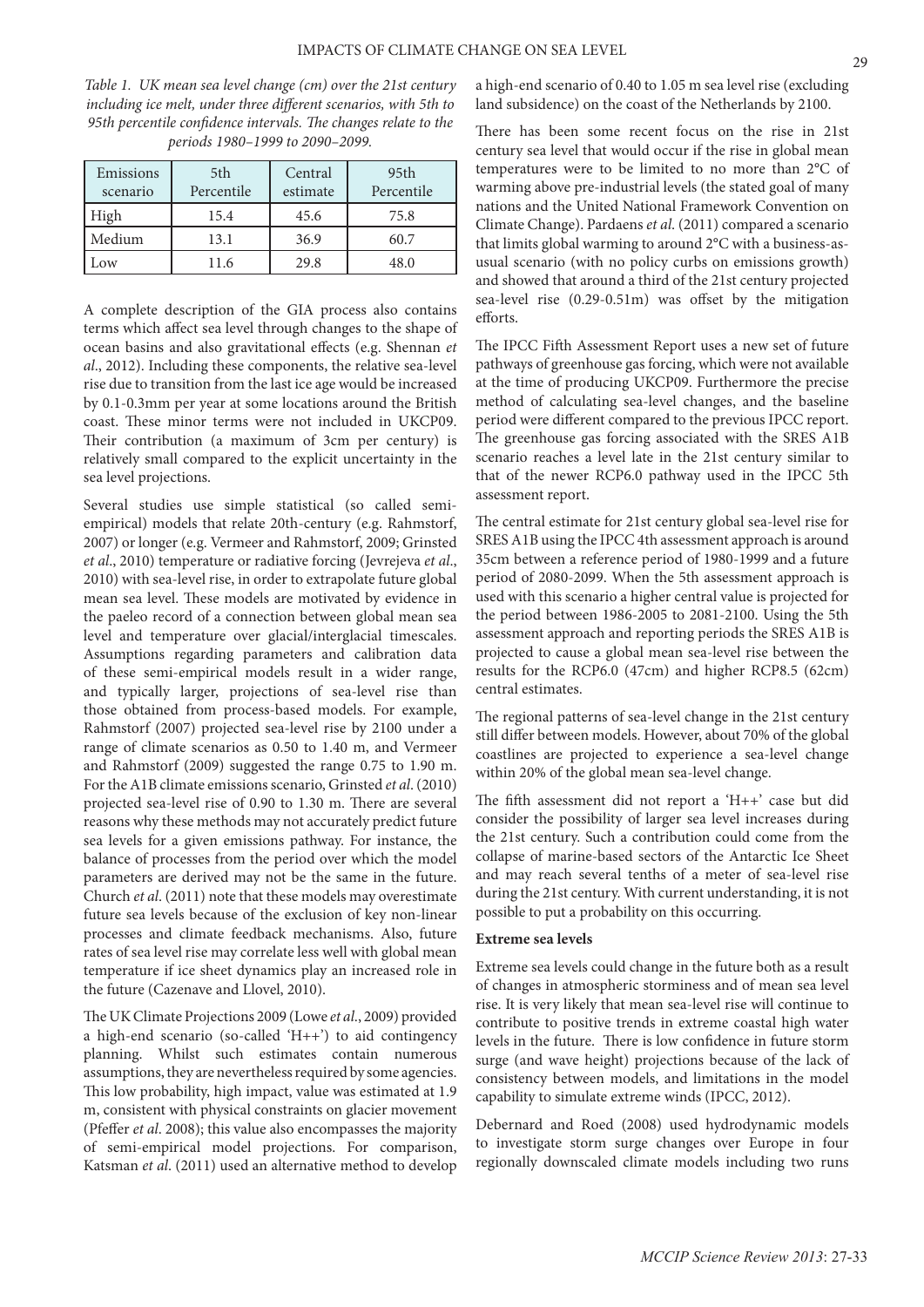with B2, one with A2, and one with the A1B emission scenario. They report large inter-model differences with decreases (between 1961-1990 and 2071-2100) in the 99th percentile surge heights south of Iceland, yet an 8 to 10% increase along the coastlines of the eastern North Sea and the north-west British Isles in the winter season. Wang *et al*. (2008) reported a significant increase in wintertime storm surges around Ireland except the south Irish coast (2031- 2060 relative to 1961-1990) using a downscaled GCM under an A1B scenario. Sterl *et al*. (2009) joined the output from an ensemble of 17 climate model runs into a single longer time series so as to estimate 10,000-year return values of storm surge heights along the Dutch coastline: they found no statistically significant change in this value for the 21st century because any wind speed changes were not associated with the surge-generating wind directions.

The United Kingdom Climate Projections (UKCP09; Murphy *et al*., 2009) are regarded as the most comprehensive approach to date for quantifying uncertainties in regional projections (IPCC, 2012). A Bayesian framework was used to combine a perturbed physics ensemble exploring uncertainties in atmosphere and ocean processes, and the carbon and sulphur cycles, with structural uncertainty. An 11-member RCM perturbed physics ensemble then downscaled the projections to a storm surge model (Lowe *et al*., 2009). The storm surge which statistically is expected to occur, on average, once every 50 years is defined as the 50-year return level. Lowe *et al*. (2009) reported that for the majority of the UK coastline there were no significant changes to return levels. In the southwest of the UK there was a small, but significant, trend in the 50-year return level, implying changes to large storm surges of less than 10cm over the 21st century. This is less significant than either observed or projected rises in mean sea level rise.

Lowe *et al*. (2009) also developed a low probability, high impact, H++ scenario in order to supply a plausible upper limit for contingency planning. Forcing winds from climate models were scaled up based on the most extreme winds derived from the global climate models in the IPCC 4AR (2007). Using this method, Lowe *et al*. (2009) estimated that this could hypothetically add up to 0.7m to the 5-year return period skew surge in 2100. However, the most recent IPCC special report into extremes (IPCC, 2012) states that there is generally low confidence in projections of changes in extreme winds because of the shortcomings in the simulation of these events (e.g. weather systems are not resolved by the current generation of climate models).

A further potential contribution to extreme sea levels around the UK is reported by Pickering *et al*. (2012). Substantial rises in mean sea level are likely to result in changes to the shelf sea tides. The change in mean sea level affects the phase speed of the tidal wave, which in turn modifies the amphidromic system in basins such as the North Sea. Any modification to the tide is spatially variable, but in places the change in M2 amplitude can be as much as 25% of assumed mean sea-level rise. This could lead to local changes in spring tidal range of over 0.25m, if a mean sea-level rise of 1m is obtained.

The IPCC 5th assessment report considers that It is very likely that there will be a significant increase in the occurrence of future sea level extremes by 2050 and 2100, with the increase being primarily the result of an increase in mean sea level, This is consistent with are earlier analysis. The report also concludes that there is low confidence in region-specific projections of storminess and associated storm surges.

### **Updating UKCP09**

It is important to review the UKCP09 projections now that the IPCC Fifth Assessment Report is available. This review should include the global mean sea-level rise component, regional mean sea-level change, and changes in surge that result from changes in storminess. Both central estimates and uncertainty ranges should be considered. There is some evidence than developments in climate modelling, such as a better treatment of the stratosphere (e.g. Scaife *et al*., 2012) may impact on the position and future movement of the storm tracks, which could alter the projections of future storm surges. However, these new climate models have not yet been used to drive surge models for the UK shelf region and so the impact on surges is not reported directly in the IPCC fifth assessment report. Further analysis is needed.

## **Increases in sea level beyond 2100**

It is very likely that global mean sea-level rise will continue beyond the 21st century. The thermosteric response of the ocean to increased temperatures takes place over centuries to millennia; so thermal expansion will continue beyond 2100 even if greenhouse gas concentrations are stabilized immediately (which is unlikely). Contributions to sea-level rise from ice sheets are expected to continue beyond 2100, but glacier contributions will decrease as the amount of glacial ice diminishes. The eventual amount of future sealevel rise is closely linked to projections of the future global surface temperatures, or to the concentration of carbon dioxide in the atmosphere. Some models suggest sea-level rises of between 1-3m in response to  $CO<sub>2</sub>$  concentrations above 700ppm. Studies of the last interglacial period (e.g. Kopp *et al*., 2009) indicate a very high probability of a sealevel rise of 2m over 1000 years, and possibly values in excess of 4m.

The IPCC fifth assessment reports very high confidence that the maximum global mean sea level was at least 5 m higher than present and high confidence that it did not exceed 10 m above present during the last interglacial period. This sea level is higher than reported in the previous IPCC assessment because of more widespread and comprehensive paleoclimate reconstructions.

Simulations in the IPCC fifth assessment that go beyond 2100 show the expected continuation of sea-level rise seen in earlier reports.

## **3. KNOWLEDGE GAPS**

The top priority knowledge gaps that need to be addressed in the short term to provide better advice to policy makers are:

a. An improved understanding of the processes controlling time mean regional sea-level rise, in order to provide accurate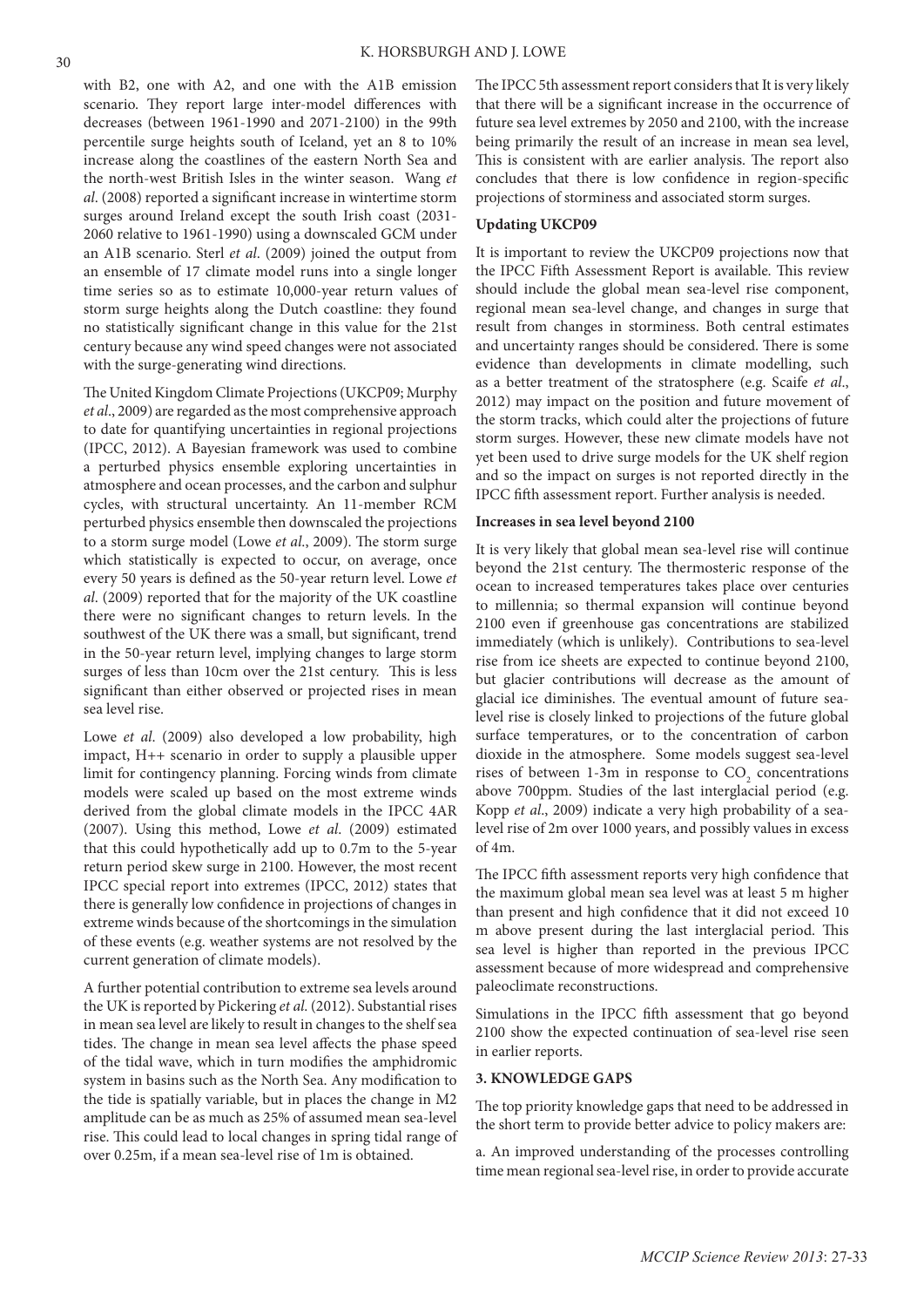regional projections. This implies more sophisticated combination of the ocean and solid Earth models, as well as sustained and careful monitoring of sea level

b. Improved modelling of physical processes that couple the ocean and the cryosphere. Coupled ocean ice sheet models require further development and validation in order to explore the plausibility of rates of sea-level rise outside that suggested by the current models

c. Improved modelling of mid-latitude weather systems with the ambition of seamless model configurations that span operational weather, seasonal forecasting and climate modelling. The future impact of waves and storm surges demands a more reliable projection of extreme wind conditions

There is strong consensus in the scientific community regarding these priorities.

# **4. SOCIO-ECONOMIC IMPACTS**

In England and Wales, there is at least £150 billion worth of property and 430,000ha of agricultural land at risk from coastal flooding and towards 100,000 properties in areas that, without protection, could be eroded. The area at risk of coastal flooding equates to a coastline of 3500km, of which 3200km is defended. For complete details of the risk across the whole UK coastline, see the 2013 MCCIP report on coastal flooding (Donovan *et al.*, 2013).

The Environment Agency's Long Term Investment Strategy (http://www.environment-agency.gov.uk/research/library/ publications/108673.aspx) does not provide separate analysis for coastal flooding, but the findings illustrate the increasing investment need required to fully respond to climate change. Modelling of both river and coastal flood risk suggests that to sustain current levels of protection in the face of climate change requires an increase in investment from current levels of £570 million to more than £1 billion a year, plus inflation, by 2035. Conversely, keeping investment in building and maintaining defences at current (2010/2011) levels could increase the number of properties at significant risk by 350,000 over the same period.

There has been considerable progress in quantifying the socio-economic impacts of sea-level rise for London, where a significant proportion of UK GDP is focused. The Thames Estuary project, reported in the UKCP09 report (Chapter 7), combined climate projection information with socioeconomic scenarios for the future of London to assess the impact of flooding on the capital city.

## **5. CONFIDENCE ASSESSMENT**

#### **What is already happening?**

The observational evidence (for "what is already happening") is of the highest quality and has the benefit of international peer review. Scientific analysis of the past records of sea-level rise has improved since 2010; specifically more is known about centennial changes in sea-level rise, and the minimum length of records required to separate trends from variability on all time scales.



#### **What could happen?**

The largest challenge for future projections of sea level, or sea level extremes, is the inherent uncertainty in climate model predictions. For mean sea level, several processes are still not explicitly represented (e.g. coupling between ocean and melt water input). At the present time there is no single model of sea-level change due to heat uptake in the ocean, and the gravitational and GIA responses of the solid Earth. There are still significant uncertainties associated with the simulation and downscaling of winds, particularly extreme winds. Consequently, there is low confidence in the future simulations of storm surges and waves.

Ensemble simulations (both multi-model and perturbed parameter) have proven valuable in quantifying uncertainty. Advances in ensemble generation techniques and computing power have, since 2010, improved confidence in the results of ensembles. Increasingly, ensemble model simulations are combined with observations, however, there is no single agreed approach to this at present.

There is no scientific consensus on the validity of semiempirical models. Although they tend towards higher estimates of sea-level rise it is impossible to assign significance to the results, and therefore they should be treated with caution. Synthetic, high-end scenarios contain very large uncertainty and cannot be assigned a probability.

The IPCC fifth assessment report further highlighted that there is low agreement in semi-empirical model projections, and no consensus about their reliability.



#### **CITATION**

Please cite this document as:

Horsburgh, K. and Lowe, J. (2013) Impacts of climate change on sea level. *MCCIP Science Review 2013*, 27-33, doi:10.14465/2013.arc04.027-033

## **REFERENCES**

Allen, R., Tett, S. and Alexander, L. (2008) Fluctuations in autumn-winter storms over the British Isles: 1920 to present, *Int. J. Climatol.*, **29**, 357-371.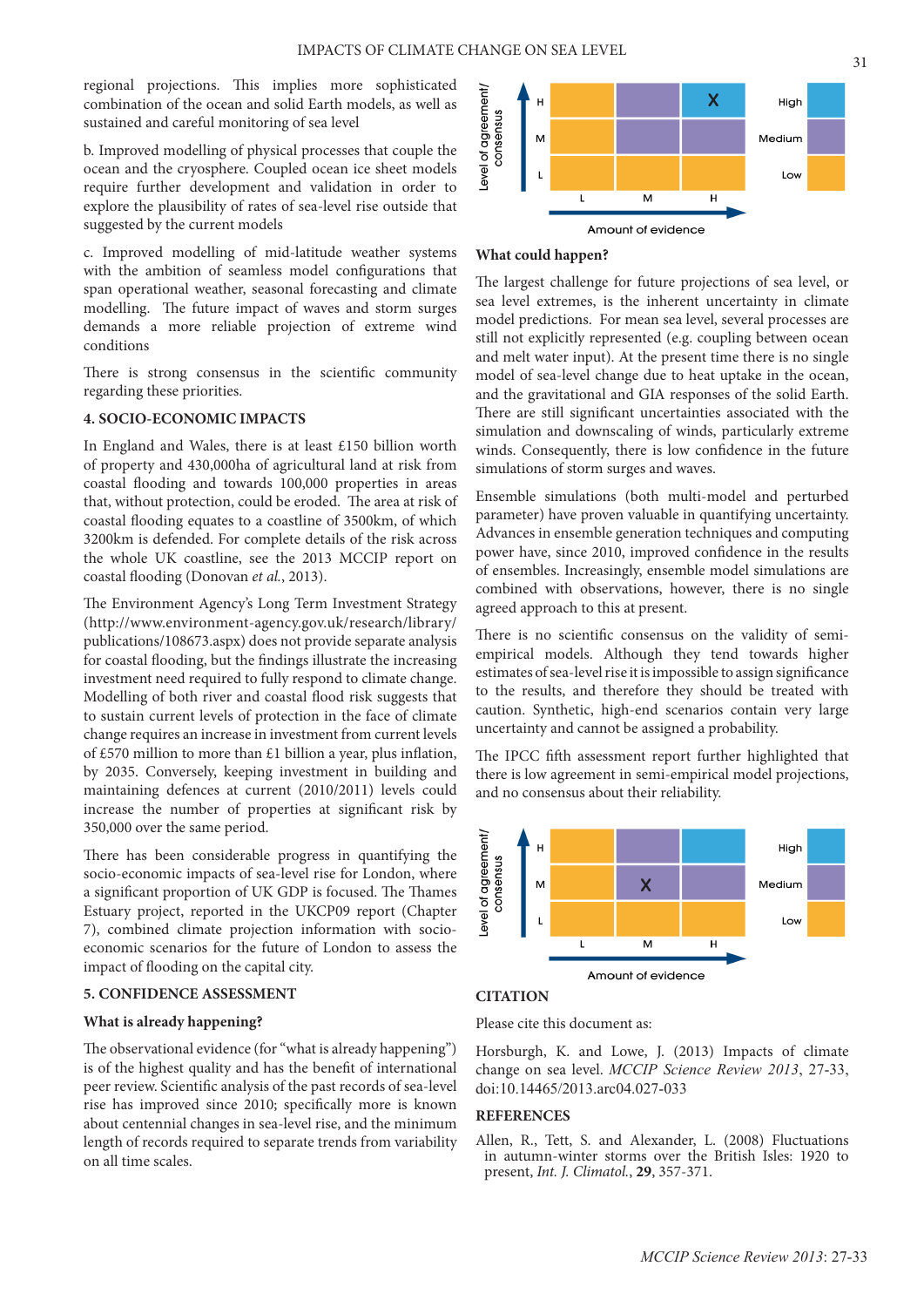- Araujo, I.B. and Pugh, D.T. (2008) Sea levels at Newlyn 1915- 2005: Analysis of trends for future flooding risks. *J. Coast. Res*., **24**(4C:S), 203-212, doi:10.2112/06-0785.1
- Bindoff, N.L., Willebrand, J., Artale, V., Cazenave, A., Gregory, J.M., Gulev, S., Hanawa, K., Le Quéré, C., Levitus, S., Nojiri, Y. *et al*. (2007) *Observations: Oceanic climate change and sea level. In: Climate Change 2007: The Physical Science Basis. Contribution of Working Group I to the Fourth Assessment Report of the Intergovernmental Panel on Climate Change* [Solomon, S., Qin, D., Manning, M., Chen, Z., Marquis, M., Averyt, K.B., Tignor, M. and Miller, H.L. (eds.)]. Cambridge University Press, Cambridge, UK, pp. 385-432.
- Bradley, S., Milne, G.A., Teferle, F. N., Bingley, R. M., and Orliac, E. J. (2008) Glacial isostatic adjustment of the British Isles: New constraints from GPS measurements of crustal motion. *Geophys. J. Int.*, doi:10.1111/j.1365- 246x.2008.04033.x
- Cazenave, A. and Llovel, W. (2010) Contemporary sea level rise. *Annu. Rev. Mar. Sci*., **2**, 145-173.
- Church, J.A., Gregory, J.M., White, N.J., Platten, S.M. and Mitrovica, J.X. (2011) Understanding and projecting sea level change. *Oceanography*, **24**(2), 130-143.
- Church, J.A. and White, N. (2011) Sea-Level Rise from the Late 19th to the Early 21st Century. *Surveys in Geophysics,* **32**(4-5), 585-602, doi:10.1007/s10712-011-9119-1
- Church, JA *et al*. (2011). Revisiting the Earth's sea-level and energy budgets from 1961 to 2008. *Geophys. Res. Lett.*, **38**, L18601, doi:10.1029/2011GL048794.
- Debernard, J.B. and Roed, L.P. (2008) Future wind, wave and storm surge climate in the Northern Seas: a revisit. *Tellus Series A – Dyn. Meteo. Oceanogr.*, **60**(3), 427-438.
- Grinsted, A., Moore, A.J. and Jevrejeva, S. (2010) Reconstructing sea level from paleo and projected temperatures 200 to 2100 AD. *Clim. Dyn*., **34**(4), 461-472.
- Haigh, I., Nicholls, R. and Wells, N. (2010) Assessing changes in extreme sea levels: Application to the English Channel, 1900–2006. *Continental Shelf Research*, **30**(9), 1042-1055.
- IPCC (2007) *Climate Change 2007: The Physical Science Basis. Contribution of Working Group I to the Fourth Assessment Report of the Intergovernmental Panel on Climate Change*  (Solomon, S., Qin, D., Manning, M., Chen, Z., Marquis, M., Averyt, K. B., Tignor, M. and Miller, H. L. (Eds.)). Cambridge University Press, Cambridge, UK and New York, NY, USA, 996 pp.
- IPCC (2012) *Managing the Risks of Extreme Events and Disasters to Advance Climate Change Adaptation. A Special Report of Working Groups I and II of the Intergovernmental Panel on Climate Change* [Field, C.B., V. Barros, T.F. Stocker *et al*. (Eds.)] Cambridge University Press, and New York, NY, USA, 582pp.
- IPCC (2013) *Climate Change 2013: The Physical Science Basis* [pdf] http://ipcc.ch/report/ar5/wg1/ Accessed: 15 November 2013.
- Jevrejeva, S., Moore, J.C. and Grinsted, A. (2010). How will sea level respond to changes in natural and anthropogenic forcings by 2100? *Geophys. Res. Lett.*, **37**, L07703, doi:10.1029/2010GL042947
- Katsman, C.A., Sterl, A., Beersma, J.J., van den Brink, H.W., Church, J.A., Hazeleger, W., Kopp, R.E., Kroon, D., Kwadijk, J., Lammersen, R., *et al*. (2011) Exploring high-end scenarios for local sea level rise to develop flood protection strategies for a low-lying delta - the Netherlands as an example. *Clim. Dyn*., **109**(3-4), 617-645.
- Kopp, R.E., Simons, F.J., Mitrovica, J.X., Maloof, A.C. and Oppenheimer, M. (2009) Probabilistic assessment of sea level during the last interglacial stage. *Nature*, **462**(7275), 863-868.
- Lowe, J.A., Howard, T., Pardaens, A., Tinker, J., Holt, J., Wakelin, S., Milne, G., Leake, J., Wolf, J., Horsburgh, K., *et al.* (2009) *UK Climate Projections science report: Marine and coastal projections*. [pdf] http://ukclimateprojections.defra. gov.uk/images/stories/marine\_pdfs/UKP09\_Marine\_ report.pdf. Accessed: 14 November 2013.
- Lowe, J.A., Woodworth, P.L., Knutson, T., McDonald, R.E., McInnes, K.L., Woth, K., von Storch, H., Wolf, J., Swail, V., Bernier, N.B., *et al*. (2010) *Past and future changes in extreme sea levels and waves*. In: Church, J.A., P.L. Woodworth, T. Aarup, and W.S. Wilson (eds.) Understanding Sea-Level Rise and Variability. Wiley-Blackwell: Chichester, UK, 326- 375.
- Marcos, M., Tsimplis, M.N. and Shaw, A.G.P. (2009) Sea level extremes in southern Europe. *J. Geophys, Res. Oceans*, **114**, C01007.
- Meehl, G.A., Stocker, T.F., Collins, W.D., Friedlingstein, P., Gaye, A.T., Gregory, J.M., Kitoh, A., Knutti, R., Murphy, J.M., Noda, A., *et al*. (2007) *Global climate projections. In: Climate Change 2007: The Physical Science Basis. Contribution of Working Group I to the Fourth Assessment Report of the Intergovernmental Panel on Climate Change* [Solomon, S., D. Qin, M. Manning, Z. Chen, M. Marquis, K.B. Averyt, M. Tignor and H.L. Miller (eds.)]. Cambridge University Press, Cambridge, UK, and New York, NY, pp. 747-845.
- Menendez, M. and Woodworth, P.L. (2010) Changes in extreme high water levels based on a quasi-global tidegauge dataset. *J. Geophys. Res.*, **115**, C10011.
- Mitrovica, J.X., Tamisea, M.E., Davis, J.L. and Milne, G.A. (2001) Recent mass balance of polar ice sheets inferred from patterns of global sea-level change, *Nature*, **409**, 1026- 1029.
- Murphy, J.M., Sexton, D.M., Jenkins, G.J., Booth, B.B.B., Brown, C.C., Clark, R.T., Collins, M., Harris, G.R., Kendon, E.J., Betts, R.A. et al. (2009) *UK Climate Projections Science Report: Climate change projections*. Met Office Hadley Centre, Exeter, UK.
- Pardaens, A.K., Lowe, J.A., Brown, S., *et al*. (2011) Sea-level rise and impacts projections under a future scenario with large greenhouse gas emission reductions. *Geophys. Res. Lett*., **38**, L12604, doi:10.1029/2011GL047678.
- Pfeffer, W.T., Harper, J.T. and O'Neel, S. (2008) Kinematic constraints on glacier contributions to 21st century sea level rise, *Science*, **321**, 1340-1343.
- Pickering, M., Horsburgh, K., Wells, N. and Green, M. (2012) The impact of future sea-level rise on the European Shelf tides. *Continental Shelf Research*, **35**, 1-15, doi:10.1016/j. csr.2011.11.011.
- Rahmstorf, S. (2007) A semi-empirical approach to projecting future sea-level rise. *Science*, **315**(5810), 368-370.
- Rignot, E., Velicogna, I., van den Broeke, M.R., Monaghan, A. and Lenaerts, J. (2011) Acceleration of the contribution of the Greenland and Antarctic ice sheets to sea level rise. *Geophys. Res. Lett*., **38**, L05503.
- Scaife, A.A., Spangehl, T., Fereday, D.R., *et al*. (2012) Climate change projections and stratosphere-troposphere interaction. Clim. Dyn., 38(9-10), 2089-2097, doi:10.1007/ s00382-011-1080-7.